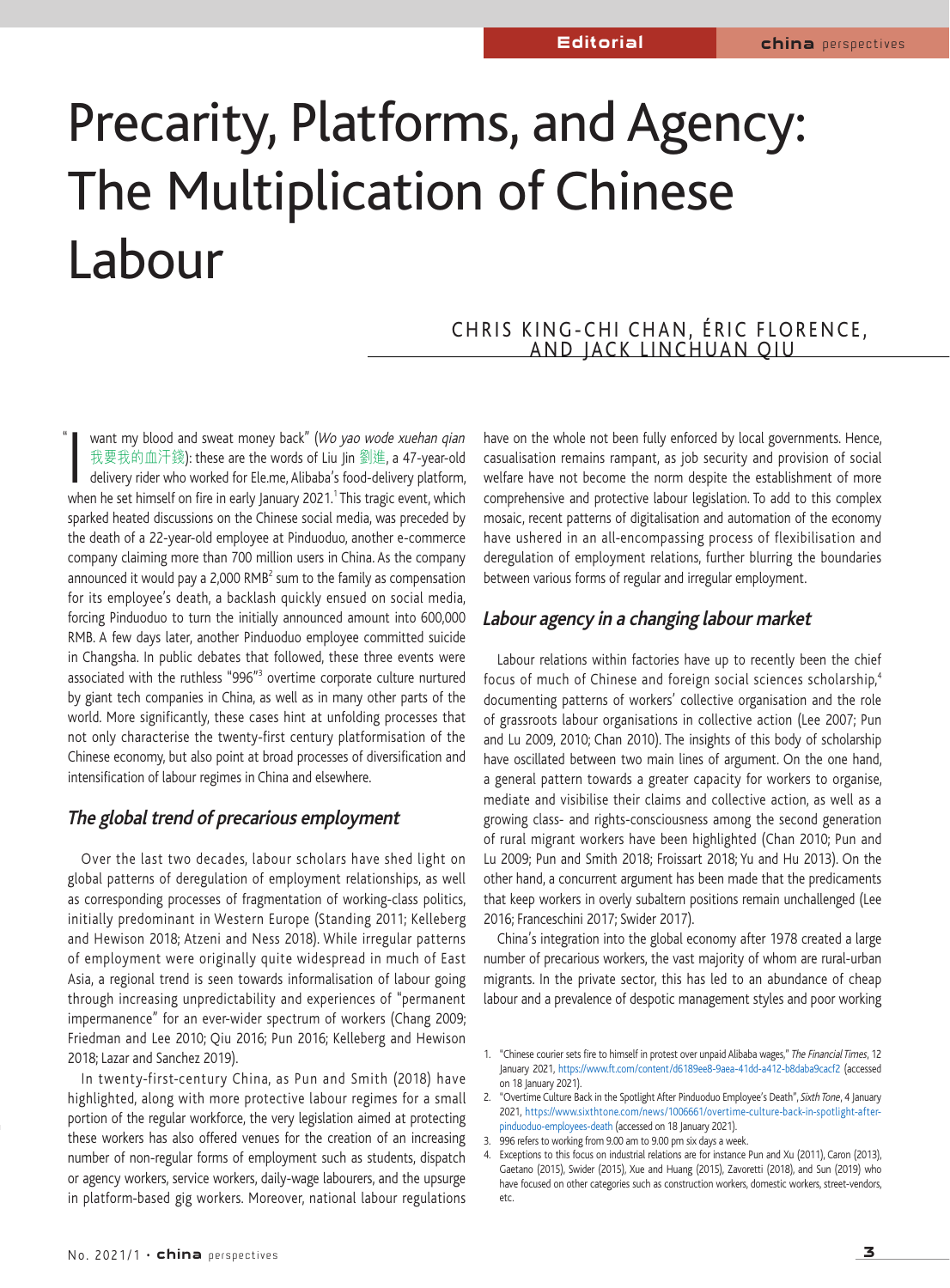conditions (Chan 2001). Meanwhile, the privatisation of SOEs resulted in millions of laid-off workers in the 1990s (Cook 2005). As a result, various types of non-standard and precarious employment have emerged in the labour market (Friedman and Lee 2010). In the late 1990s, workers staged significant protests against the state's initiative to privatise stateowned-enterprises (SOEs) or demanded proper compensation for layoffs and pensions. However, as SOE workers failed to challenge the wave of privatisations, their number has declined, and workplace conflicts have become less common in SOEs since the early 2000s. In contrast, strikes and other forms of protest have emerged amongst migrant workers, especially in South China (Chan 2010).

The escalation of labour unrest forced the government to rebalance labour relations through labour legislation. The first national Labour Law has been effective since 1995 as a framework for basic labour rights protection. The Labour Contract Law was then introduced in 2007 to stabilise and regulate employment relations by making written contracts a legal obligation for employers. However, a more significant wave of strikes led by Honda workers in Foshan, Guangdong Province, attracted global attention in June 2010. These strikes gave impetus to the process of trade union reform as the All-China Federation of Trade Unions (ACFTU), the official trade union centre, began to promote trade union direct elections and collective bargaining for wages in some of the enterprises in which strikes took place (Chan and Hui 2014).

This development might have created optimism over raising workers' consciousness and the potential of labour agency to pressure state and management (Pun and Lu 2009; Chan 2010: Froissart 2018). However, the Chinese labour movement has experienced "one step back," in the words of Elfstrom (2019), since President Xi Jinping took to power and the party-state adopted a hard-line policy over civil society (Howell and Pringle 2019). Meanwhile, the Chinese economy has slowed down since 2012, with many factories closing and relocating to Southeast Asia. In the face of economic slowdown, the state has lowered the standard of labour rights protection. Labour protests that affected public order or urban traffic have been directly shut down. At the end of 2015, a dozen NGO leaders in Guangzhou and Foshan were arrested by the police, and four of them were subsequently charged with crimes (Chan 2020).

During this period, the state has been encouraging the growth of the service sector as a new channel to provide job opportunities for migrant workers when traditional manufacturing jobs are in decline. In 2018, service industries accounted for more than 46.3% of total employment, while agriculture and industry represented approximately 26.1% and 27.6%, respectively (Chan 2020). Research has found that labour regulations that protect the basic rights of workers, such as the Social Insurance Law introduced in 2011 to guarantee workers' entitlements to medical, work injury, maternity, pension, and unemployment insurance, have not been well implemented in the service sector, compared to the manufacturing sector (Wang et al. 2020).

This was the context for the rapid emergence of the new, Internetbased platform economy in China. According to an official source,<sup>5</sup> 75 million workers worked in the Internet and digital economy in 2018, only slightly less than the number of workers in the manufacturing sector. The development of the platform and digital economy has reinforced the trend of informalisation in the labour market. Many platform workers are not regarded as direct employees of platform companies and so are excluded from the protection of employment laws. Studies have also reported long working hours, low piece rates, and algorithm-controlled

labour processes associated with platform jobs (Wu et al. 2019; Sun 2019).

The trend of precarisation in the service sector, in particular the platform economy, seems to provide evidence for the argument of persistent predicamental working conditions for migrant workers (Lee 2016; Franceschini 2017; Swider 2017). Nevertheless, the dramatic growth of the third sector in China has also resulted in surging labour unrest in the service sector. Workers' collective actions in the service industries have accounted for 21% of all collective action cases, surpassing the manufacturing industries for the first time in the third quarter of 2016, according to a report by China Labour Bulletin.<sup>6</sup> In 2020, international media turned their attention to an industrial action organised by Chinese express delivery workers before Singles' Day (11 November), the online shopping event promoted by e-commerce giant Alibaba. <sup>7</sup> Like their counterparts in the factories, platform labourers are able to exercise their collective power during the peak season for their industry. Debate over the potential and limitations of labour agency in the Chinese context will continue (Chen et al. 2019). In a recent publication, Lei (2020: 1) argues that "platform architecture reinforce one another, escalating grievances, enhancing the appeal of collective contention, and providing spaces for mobilizing solidarity and collective action." This has further suggested the potential of labour agency in the Chinese platform economy.<sup>8</sup>

#### **Contents and insights of the special issue**

Against this background, this special issue of *China Perspectives* has set out not to focus on workers' collective action and agency within factories per se. Rather, drawing from Swider's suggestion to include the heterogeneity of informal labour into the study of working-class politics in China (2017), it seeks to explore forms of workers' creativity and agency that move beyond workshop-based traditional forms of collective activism and labour organising. Hence, the contributors to this special issue, each in specific ways, address the following questions: Under the current processes of flexibilisation and informalisation such as the platformisation of the economy and society, what forms of empowerment or agency (individual and collective) are being crafted and struggled for, from minimising the everyday effects of systems of exploitation and domination to more visible forms of labour politics? How do processes of precarisation and informalisation transform the very organisation of production and shape emerging forms of employment and labour relations?

All three papers draw on extensive first-hand empirical research and provide theoretically-informed insights into the transformation of forms of employment, of modes of production, and of workers' everyday struggles and agency. In the opening contribution to this special issue,

<sup>5.</sup> Sharing Economy Research Center of State Information Center, "中國共享經濟發展年度報告 (2019)" (Zhongguo gongxiang jingji fazhan niandu baogao (2019), China Sharing Economy Annual Report (2019)), http://www.sic.gov.cn/News/557/9904.htm (accessed on 21 January 2021).

<sup>6.</sup> "As China's economy shifts to services in Q3, so too does labour unrest," China Labour Bulletin, 2016, https://www.clb.org.hk/content/china%E2%80%99s-economy-shifts-services-q3-so-toodoes-labour-unrest (accessed on 21 January 2021).

<sup>7. &</sup>quot;On Singles' Day in China, Couriers Clamor for More," The New York Times, 11 November 2021, https://www.nytimes.com/2020/11/11/business/alibaba-singles-day-couriers.html (accessed on 21 **January 2021**).

<sup>8.</sup> De Kloet et al. similarly argue that platformisation enables both increased exploitation and possibilities for empowerment (De Kloet et al. 2019: 253-4).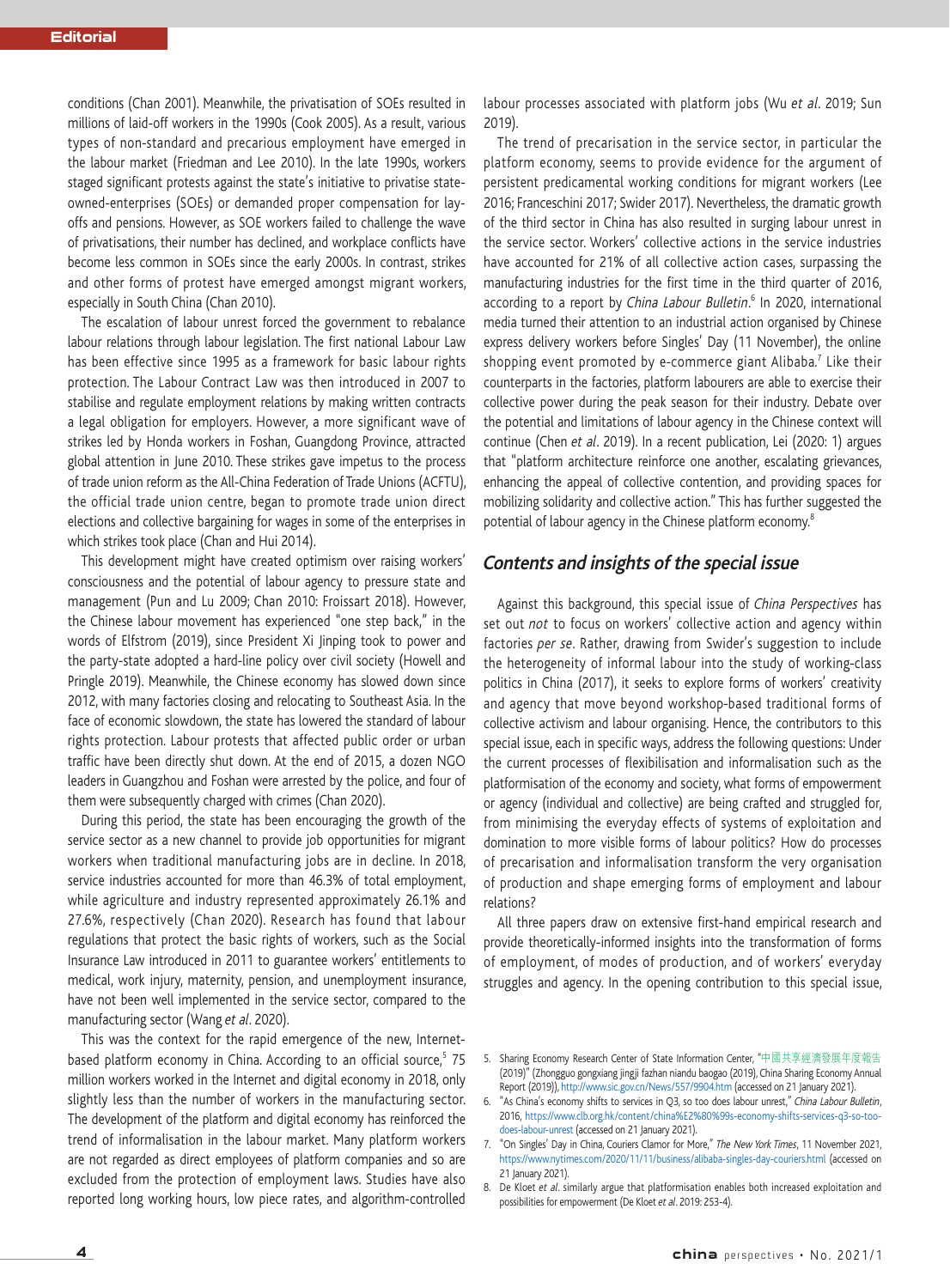drawing on Mezzadra and Neilson's concept of "multiplication of labour" and "border struggles," Mao Jingyu explores how processes of "diversification" and "intensification" of labour provide a useful lens to study the increasingly blurred boundaries between workers' lives and their work among ethnic performers in Yunnan, Southwest China. Through her ethnographic fieldwork carried out during 2016-2017 at three ethnic restaurants, Mao shows how workers engage in border struggles by engaging the increasingly pervasive colonisation of work into their private and sometimes most intimate lives. As a response to this process of intensification of labour, ethnic performers manage to draw on multilayered normative narratives (elite, state-sponsored, market-related, etc.) in their expected gender, ethnic, and class roles. They thereby engage in giving meaning to their experiences as well as in dialectic processes of subject-making (being made and self-making). Strictly speaking, Mao's study is not about the digital platform economy. But as Gillespie (2010) points out, the neologism of "platform" is intentionally created and manipulated through a political act by tech giants such as Google to maximise corporate interests. The terminology is therefore arbitrary and malleable, referring to quite different economic sectors from online content (e.g., YouTube) to offline services (e.g., food delivery). Back to the context of Mao's study, her "platform" is the place designed and used for entertainment performance, a stage or "platform" in an older sense for a performing art of entertainment that is ethnicised and exoticised. It is on this commercialised "platform" that Mao examines border-crossing between work and play, gendered distance and intimacy, personal life and workers' agency.

In the second paper, based on empirical qualitative data gathered between 2017 and May 2020, Sun and Chen shed light on the still underresearched topic of workers' agency in one of the fastest expanding and highly attractive sectors to many rural workers initially employed in the construction or manufacturing industries: the digitally-mediated fooddelivery sector, which employs more than 6 million riders today. They depict how the largely unregulated field of the platform-mediated fooddelivery industry has produced various categories of delivery workers with different forms of management, employment relations, and labour conditions. Interestingly, the two authors document a vast heterogeneity within the very sector of food-delivery itself, not to mention further variations in employment forms within and among other sectors such as the one Fan describes in her contribution to this special issue. Departing from the binary opposition between domination and resistance, they draw on the notion of "contingent agency" to show how, facing the predicaments of the pervasive and individualising power of algorithms aimed at constant measurement of workers' output, riders draw from both their understanding of the technological dimensions within the "platform-mediated logistical chain" and from their "networked relations among the platforms, intermediaries, restaurants, and workers," which to a large extent introduce new factors to shape workers' subjectivities, identities, and the way in which they exercise and perform their agency" (see Sun and Chen's article in this issue). Hence, they depict a very interesting and multi-layered feature of delivery-workers' agency, the fact that it is at once individualised (there is no co-presence of workers) and networked. In this way, Sun and Chen go beyond the heuristically poor "false consciousness debate" by documenting the dialectics at play in workers' subjective and effective accommodation of the uncertainty and precariousness embedded in the platform economy. They eventually underline the limited social mobility and possibilities for skills upgrading of delivery workers, a feature they share with the young generation of rural workers.

Drawing on data gathered from fieldwork done in five garment manufacturing and sales centres between 2018 and 2020 in the provinces of Guangdong, Zhejiang, and Jiangsu, Fan Lulu addresses another unexplored topic, i.e., the impact of the platform economy on the structure of supply chains and value chains, as well as its effects on the forms of organisation of production and labour relations within the garment manufacturing industry. Fan describes how the great volatility and strong reliance on ever-shifting consumer demands have caused the initially vertically-integrated clothing production units to give way to a great number of small production workshops with extremely informal employment forms, such as daily-wage workers hired through verbal agreements on casual labour markets, and skilled married couples labouring in family workshops. Fan points to the fact that major platform companies make huge profits by gathering highly valuable consumerrelated data and by transferring production costs and risks to workers. Despite these extremely precarious and informal labour conditions, an increasing number of garment workers choose to become self-employed (daily-wage) workers in return for higher revenues and greater autonomy in their control over employment and management of their daily lives.

Mezzadra and Neilson (2013), who have inspired of the theme of this special issue, were invited to write an afterword for this collection. They emphasise that the China story played an important role in the analysis of their book Border as Method. The industry structure of China has changed dramatically since the book was published. However, as Mezzadra and Neilson point out, there is no sign that China is evolving in the direction of "standard labour relations." Instead, the three papers in this special issue have further supported the notion of "intensification, diversification, and heterogenisation of labour," the three dimensions that they call "multiplication of labour."

We would like to next highlight a few common insights of the contributions of this special issue. Firstly, the three papers compare a diversity of informal statuses of workers with the labour conditions of workers in the traditional manufacturing and construction industries. They all highlight the atomisation of the figure of the traditional workersubject, with collective mobilisation depicted not as impossible but as severely constrained by ever-shifting structural forces. They also all point to the precariousness and vulnerability of workers' conditions, as well as to their everyday struggles for agency, an agency that is never permanent as workers' strategies are often swiftly integrated into the workings of dynamic structures of domination.

Secondly, the contributions by Sun and Chen and by Fan point to an interesting paradoxical trend: a growing number of rural migrant workers originally employed in the traditional manufacturing and construction sectors are increasingly turning to the unprotected, highly informal platform-mediated sectors in return for greater autonomy in their work and private life, as well as higher wages. In this respect, as Fan aptly notes in her paper, despite the Chinese economy's transformation towards digitalisation at the level of marketing and sales, and the quest for upward trends in the value chain, the reliance on extremely informal forms of employment in parallel to more formal and standardised production and labour regimes such as those turned chiefly towards export remains very strong indeed. Such a combination of various forms of organisation of production and labour forms, producing continuums of statuses from formal to fully informal workers, echoes a core feature in the history of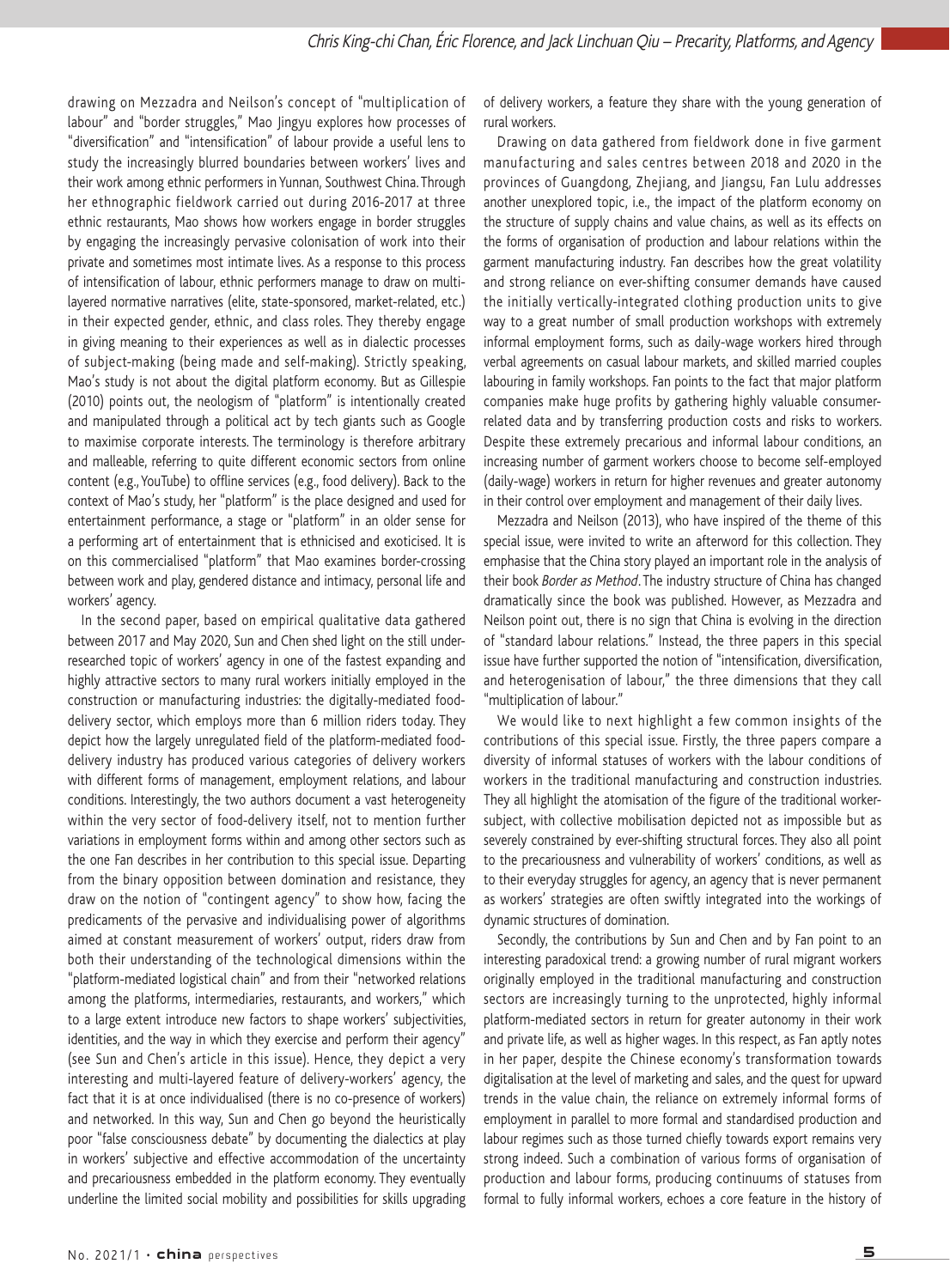global capitalism, i.e., that such a co-existence has been and remains key to global capitalism's re-deployment and resilience.

Thirdly, the three papers offer insights for further research on the issue for which a theoretical and conceptual framework should be crafted in order to study increasingly individualised and fragmented labour politics as well as processes of workers' valuation and hierarchisation, and workers' attempts at undermining the effects of such processes.

The three papers all speak to what Mezzadra and Neilson have called the "multiplication of labour," which is made possible through processes of "intensification" (longer hours, increasing flexibility, and the pervasive colonisation of workers' lives), "diversification" (global capitalism's reliance on and shaping of a diversity of forms of labour), and "heterogenisation" (the creation of ever-more complex arrangements of political economy and law). Altogether, the contributions gathered here provide fresh insights into how these processes affect workers' lives and their politics in China. Despite differences in structural factors shaping precarity in the various contexts – be they ethnic tourism, food delivery, or garment manufacture  $-$  a most important, thematic finding is the emergence of workers' agency even in unexpected places of disempowerment. Every cloud has a silver lining. Every platform cultivates agency beyond precarity. The struggles of multiplication continue.

## **Acknowledgements**

- I This special issue is developed from an international workshop on "Agency in an Era of Multiplication of Labour Regimes," organised by the Centre for Social Innovation Studies at the Chinese University of Hong Kong (CUHK) and the French Centre for Research on Contemporary China (CEFC) on 24 June 2019. We are grateful to the authors and participants in the workshop, and to the editors and anonymous reviewers of China Perspectives who have made this special issue possible.
- IChris King-chi Chan is Associate Professor at the Department of Sociology and Director of Social Innovation Studies, the Chinese University of Hong Kong. 4th Floor, Sino Building, Chung Chi College, The Chinese University of Hong Kong, Shatin, Hong Kong SAR (kccchan@cuhk.edu.hk).
- I Éric Florence is Associate Professor at the Institute for Social Sciences Research, and at the Faculty of Philosophy and Letters, the University of Liège. Department of East Asian Studies, Place du 20-Août, 8, 4000 Liège (Eric.Florence@uliege.be).
- I Jack Linchuan Qiu is Professor at the Department of Communications and New Media, the National University of Singapore, Blk AS6, #03- 08, 11 Computing Drive, Singapore 117416 (jacklqiu@nus.edu.sg).

#### **References**

ATZENI, Maurizio, and Immanuel NESS (eds.). 2018. Global Perspectives on Workers' and Labour Organizations. London: Springer.

CARON, Emmanuel. 2013. "Interactions Between Chengguan and Street Vendors in Beijing: How the Unpopularity of an Administration Affects Relations with the Public." China Perspectives 1(93): 17-28.

CHAN, Anita. 2001. China's Workers Under Assault: The Exploitation and Abuse in <sup>a</sup> Globalizing Economy. Armonk: M.E. Sharpe.

CHAN, Chris King-Chi. 2010. The Challenge of Labour in China. Strikes and the Changing Labour Regime in Global Factories. Abingdon, New York: Routledge.

CHAN, Chris King-Chi, and Elaine Sio-Ineng HUI. 2014. "The Development of Collective Bargaining in China: From 'Collective Bargaining by Riot' to 'Party State-led Wage Bargaining'." The China Quarterly 217: 221-42.

CHAN, Chris King-Chi. 2020. "The World's Factory in Transition: Diversifying Industrial Relations and Intensifying Workers' Struggles in China." The China Review 20(10): 1-17.

CHAN, Jenny, Manjusha NAIR, and Chris RHOMBERG. 2019. "Precarization and Labour Resistance: Canada, the USA, India and China." Critical Sociology 45(4-5): 469-83.

CHANG, Dae-oup. 2009. "Informalising Labour in Asia's Global Factory." Journal of Contemporary Asia 39(2): 161-79.

COOKE, Fang Lee. 2005. HRM, Work and Employment in China. London: Routledge.

DE KLOET, Jeroen, Thomas POELL, Guohua ZENG, and Yiu Fai CHOW. 2019. "The Platformization of Chinese Society: Infrastructure, Governance and Practice." Chinese Journal of Communication 12(3): 249-56.

ELFSTROM, Manfred. 2019. "Two Steps Forward, One Step Back: Chinese State Reactions to Labour Unrest." The China Quarterly 240: 855-79.

FRANCESCHINI, Ivan, and Elisa NESOSSI. 2018. "State Repression of Chinese Labour NGOs: A Chilling Effect?" China Journal 80: 111-29.

FRIEDMAN, Eli, and Ching Kwan LEE 2010. "Remaking the World of Chinese Labour: A 30-year Retrospective." British Journal of Industrial Relations 48(3): 507-33.

FROISSART, Chloé. 2018. "Negotiating authoritarianism and its limits: Worker-led collective bargaining in Guangdong Province." China Information 32(1): 23-45.

GAETANO, Arianne. 2015. Out to Work: Migration, Gender and the Changing Lives of Rural Women in Contemporary China. Honolulu: University of Hawai'i Press.

GILLESPIE, Tarleton. 2010. "The politics of 'platforms'." New Media & Society 12(3): 347-64.